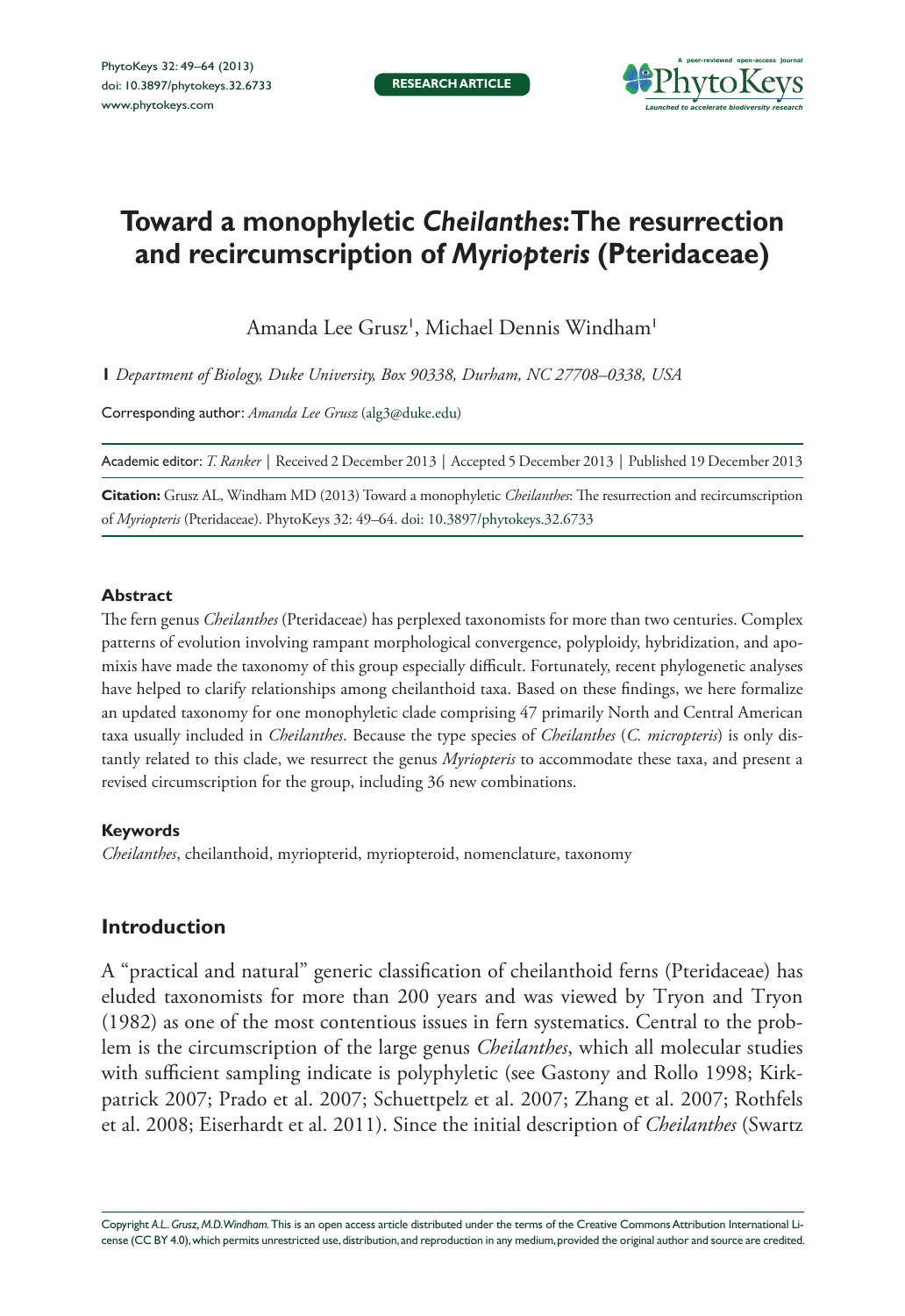1806) encompassing 16 species, various authors have moved hundreds of taxa into (e.g., Domin 1913; Mickel 1979) and out of (e.g., Fée 1852; Smith 1875; Ching 1941) the genus. Of the ca. 500 validly published species names in *Cheilanthes*, some 60% have, at some point, resided in other genera. The lack of definitive taxonomic characters in this group often is attributed to widespread convergent evolution in the drought-prone habitats occupied by these ferns (Tryon and Tryon 1973, 1982), and the problem is likely insoluble based on morphology alone. However, the same genetic evidence that highlights shortfalls in the current classification provides a key to solving this puzzle. As DNA sequence data proliferate and morphological features are reexamined in light of molecular phylogenies, it eventually becomes possible to recognize monophyletic assemblages of species that can be circumscribed as genera. We now have reached this point with certain groups of cheilanthoid ferns, at least in terms of removing taxa and clades that cannot reasonably be included within *Cheilanthes* (Link-Perez et al. 2011; Li et al. 2012).

Here, we focus on the primarily New World lineage previously referred to as the "American *Cheilanthes*" (Kirkpatrick 2007), myriopteroid (Rothfels et al. 2008), or myriopterid (Windham et al. 2009; Eiserhardt et al. 2011) ferns. Limited sampling in each of those analyses indicated that these ferns might represent a well-supported, monophyletic group, an assumption fully supported by the more complete (85%) taxon sampling of Grusz et al. (in review). In addition to suggesting the monophyly of the myriopterid lineage, the analyses of Rothfels et al. (2008) and Eiserhardt et al. (2011) conclusively demonstrated that this clade was quite distantly related to the type species of *Cheilanthes*, *C. micropteris* (results summarized in Fig. 1). This improved understanding of phylogenetic relationships among cheilanthoid ferns necessitates a taxonomic revision that can be achieved by one of two options: 1) all taxa derived from the most recent common ancestor of *C. micropteris* and the myriopterid ferns could be assigned to a single genus (which would not be called *Cheilanthes* because of the priority of *Hemionitis*), or 2) myriopterid ferns could be transferred to a different genus, reflecting their phylogenetic distinction from *Cheilanthes s.s*. The first option would require 400+ new combinations in *Hemionitis* (or the conservation of *Cheilanthes* against it followed by more than 100 new combinations in that genus). It would also subsume a number of cohesive, well-characterized genera that are clearly distinct based on morphological, molecular, and cytological grounds, including *Adiantopsis* (Link-Pérez et al. 2011), *Argyrochosma* (Windham 1987; Sigel et al. 2011), *Astrolepis* (Beck et al. 2010), *Doryopteris* (Yesilyurt 2004), *Gaga* (Li et al. 2012), and *Notholaena* (Rothfels et al. 2008). This approach would maximize the number of nomenclatural changes while simultaneously obscuring well-documented phylogenetic relationships, resulting in the inclusion of all but six cheilanthoid species in one genus. Because we consider this option untenable, we have, instead, chosen to remove the myriopterid ferns from *Cheilanthes*.

When any species or clade is removed from *Cheilanthes*, the first issue that must be addressed involves their relationship to *Allosorus pusillus* (Willd. ex Bernh.) Bernh. [= *Cheilanthes pteridioides* (Reich.) C. Chr.]. This species was designated the lectotype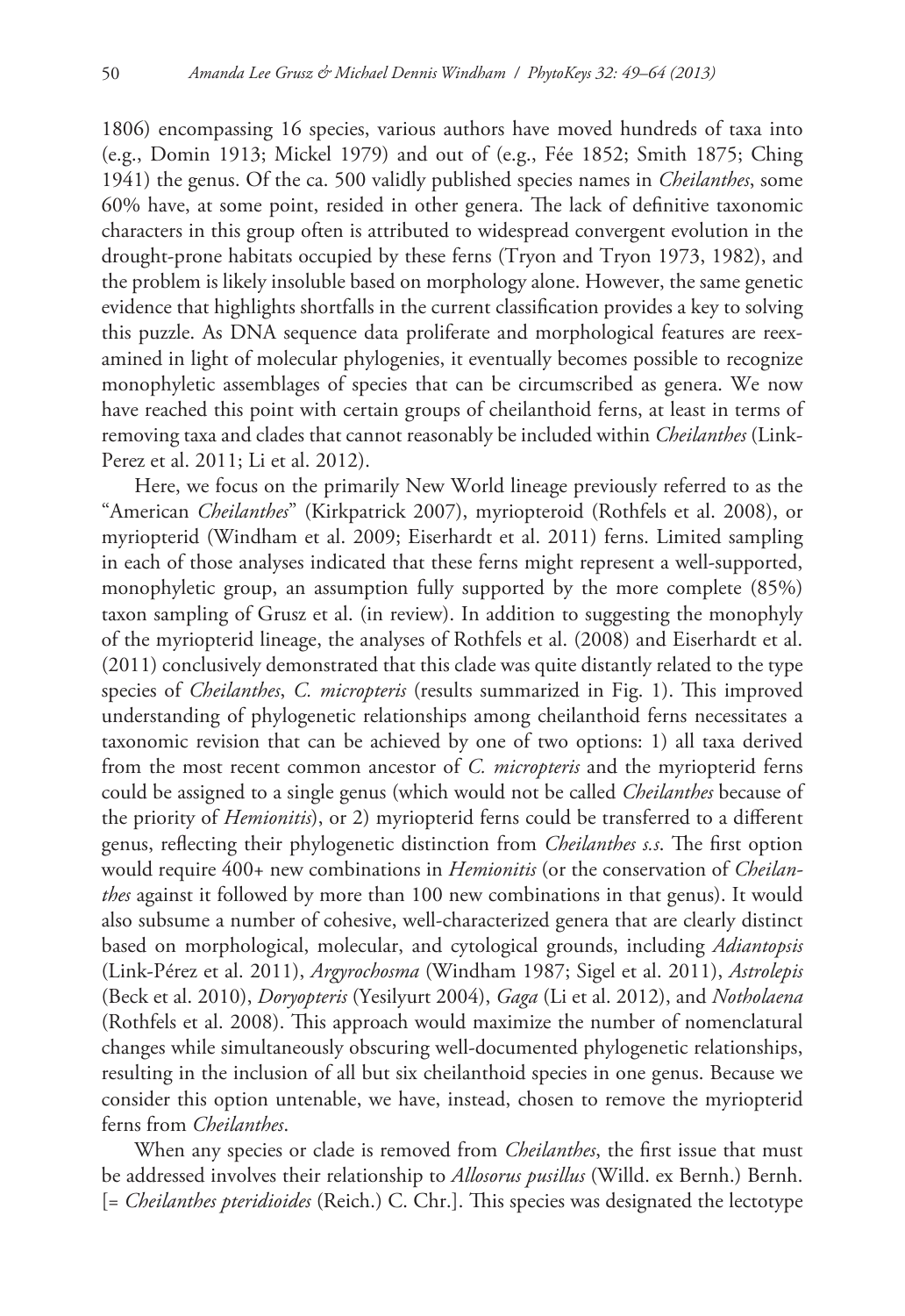

**Figure 1.** Summary phylogeny for cheilanthoid ferns, indicating the placement of *Cheilanthes micropteris* (the type species for *Cheilanthes*) within the hemionitid clade—only distantly related to the myriopterid clade. The six major clades of cheilanthoid ferns are shown with tips roughly proportional to clade size. The most recent common ancestor (mrca) of *C. micropteris* and the myriopterid clade is indicated. Modified with permission from Windham et al. (2009).

of *Allosorus* Bernh. by Pichi-Sermolli (1953), a choice subsequently validated by the ICBN when *Cheilanthes* was conserved over *Allosorus* (Appendix II of the Montreal Code, Stafleu et al. 1961). The only phylogenetic study published to date that includes the type species of both *Allosorus* and *Cheilanthes* is that of Eiserhardt et al. (2011). In that analysis, it is unclear whether the divergence between *C. maderensis* (= *C. pteridioides*; see Nardi and Reichstein 1985; Rothfels et al. 2012) and *C. micropteris* is sufficient to justify the recognition of two genera. The two taxa appear in distinct, well-supported clades (clade A vs. clade C in fig. 2B of Eiserhardt et al. 2011), but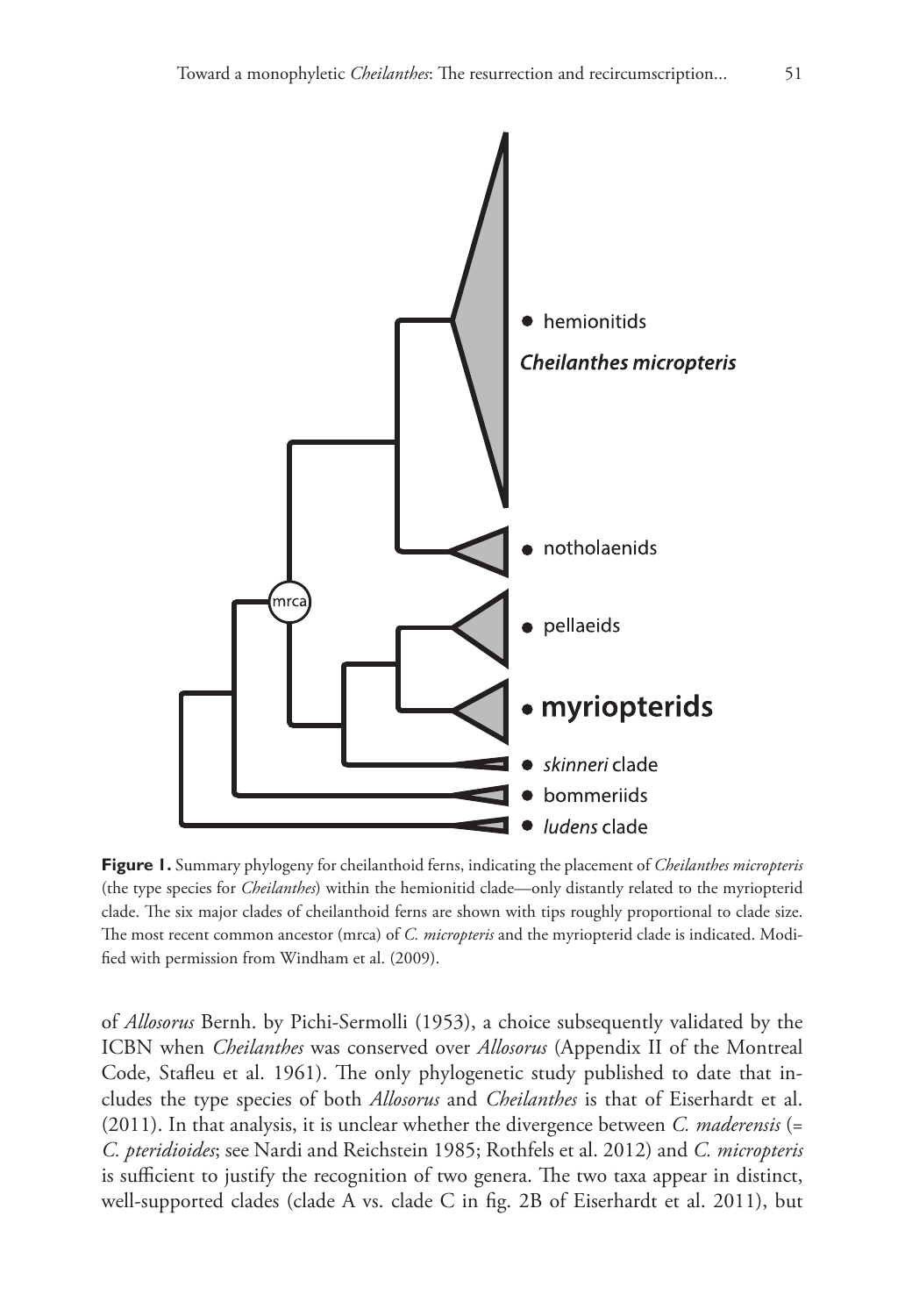deeper relationships are poorly resolved and both clearly belong to the rapidly diversifying hemionitid lineage (clade H). The unequivocal assignment of *Allosorus* to the hemionitids by Eiserhardt et al. (2011) does, however, prevent the application of this generic name to the myriopterid clade. Any attempt to expand *Allosorus* to include myriopterids would encompass both *Cheilanthes* (conserved over *Allosorus*) and *Hemionitis* (which has priority over both).

One potentially viable option for generic placement of the myriopterid clade would be to include it within a revised circumscription of *Pellaea* Link. All recent phylogenetic studies with adequate sampling of the two groups (e.g., Kirkpatrick 2007; Rothfels et al. 2008; Eiserhardt et al. 2011) strongly support the position of myriopterids as the sister group of the pellaeid clade, which includes *Pellaea atropurpurea*, the lectotype of the oldest generic name applicable to that clade. We are not in favor of expanding the definition of *Pellaea* to encompass the myriopterids for a variety of reasons. First, the two are quite distinct, both in terms of phylogenetic divergence and morphology. The myriopterids have substantially smaller ultimate segments, pubescent and/or scaly (vs. mostly glabrous) leaf blades, and sporangia that are confined to vein tips (vs. distributed along the veins near the segment margins). Because of these differences, the two groups generally have not been considered closely related, and most myriopterids would require new combinations in *Pellaea*. Adding to this nomenclatural upheaval is the fact that other well-defined genera, including *Argyrochosma* (Sigel et al. 2011) and *Astrolepis* (Beck et al. 2010), would be subsumed within such a circumscription of *Pellaea*, which would require additional new combinations and serve only to further undermine the distinctions among the major genera of cheilanthoid ferns.

If the expansion of *Pellaea* is ruled out, there remain three other generic names typified by species belonging to the myriopterid clade: 1) *Myriopteris*, described by Fée (1852) and typified by *M. marsupianthes* Fée; 2) *Cheilosoria*, named by Trevisan (1877) and lectotypified by Copeland (1947) based on *C. allosuroides* (Mett.) Trev.; and 3) *Pomataphytum*, published by Jones (1930) and typified by *P. pocillatum* M. E. Jones (*= M. lendigera*). Phylogenetic reconstructions (Grusz et al. in review) confirm that the type species of *Myriopteris* and *Pomataphytum* fall within a single, wellsupported clade. In fact, the diploid species *M. marsupianthes* is thought to be one of the parents of sexual tetraploid *M. lendigera* (see Mickel and Smith 2004). Thus, the generic name *Pomataphytum* is appropriately considered a taxonomic synonym of the earlier described *Myriopteris* and can be eliminated as a potential name for the myriopterid clade. Copeland's (1947) lectotype of *Cheilosoria* belongs to the well-supported and morphologically distinctive alabamensis clade that diverges earlier in the myriopterid phylogeny (Grusz et al. in review), and the name *Cheilosoria* could be used for this particular group if the myriopterids were subdivided into two or more genera. However, *Myriopteris* predates *Cheilosoria* by 25 years and, when these species are assigned to a single genus (our preferred approach), *Myriopteris* is the correct generic name for the inclusive myriopterid clade.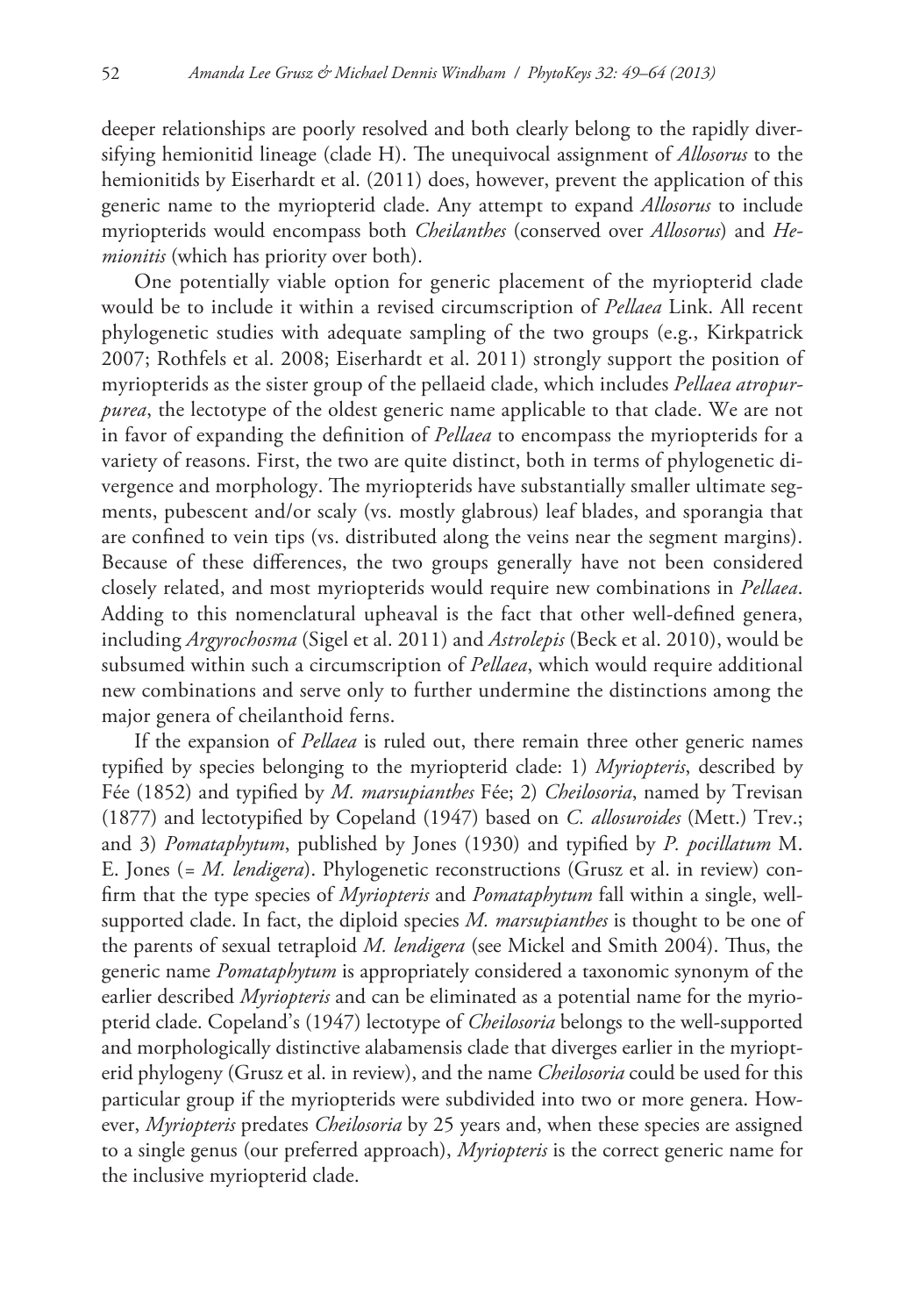## **Historical use of the name** *Myriopteris*

The original concept of *Myriopteris* (Fée 1852) included 11 species, these split between two sections (*Eumyriopteris* and *Cheilanthastrum*) distinguished by the presence or absence of a well-developed, inframarginal false indusium. The Latin and French descriptions of the genus are only partly overlapping; shared elements include the highly divided fronds, the small, orbicular ultimate segments with recurved margins ("formant un bourrelet très-contracté"), and a tendency to be covered by hairs and/or scales. *Myriopteris* was accepted and significantly expanded by J. Smith (1875: 280) who stated "the genus consists of about 20 species, distinguished from *Notholaena* and *Cheilanthes* by their small, concave, lenticular segments." The segregation of *Myriopteris* from *Cheilanthes* was, however, rejected by most subsequent authors (e.g., Christensen 1906; Copeland 1947; Lellinger 1965; Tryon and Tryon 1982; Kramer et al. 1990), with two notable exceptions. Pichi-Sermolli (1977) advocated a narrowed circumscription of the genus, including only the two species with prominent false indusia, viz., *M. marsupianthes* and *M. lendigera*. As shown by Grusz et al. (in review), this definition of *Myriopteris* is phylogenetically indefensible because it excludes *M. mexicana*, the apparent maternal progenitor of allotetraploid *M. lendigera*. About the same time Pichi-Sermolli was narrowing the definition of *Myriopteris*, Löve and Löve (1977) expanded it slightly by proposing a new combination for the species known as *Cheilanthes covillei* Maxon. This was done without explanation, though almost certainly reflects the fact that this species has the small, beadlike ultimate segments emphasized in earlier circumscriptions of the genus.

Although this "microphyllous" leaf morphology is common within *Myriopteris*, it does not characterize the entire clade (Grusz et al. in review) and has evolved independently in other cheilanthoid lineages. Thus, the possession of small, bead-like ultimate segments does not constitute a synapomorphy for the genus as defined herein. In fact, our list of excluded names (see Taxonomic Treatment) includes seven taxa with bead-like segments previously ascribed to *Myriopteris* but more closely related to *Cheilanthes s.s.* (Windham et al. unpublished). Because all morphological characters used by previous authors to define *Myriopteris* are subject to strong, positive selection in xeric-adapted cheilanthoid lineages (Hevly 1963), it is not surprising that none of them uniquely define the genus. The totality of evidence, however, indicates that the myriopterids represent a deeply divergent clade that cannot reasonably be combined with any other in a single genus. Therefore, we propose to resurrect *Myriopteris* and recircumscribe it to encompass the entirety of this well supported cheilanthoid lineage.

#### Distinguishing *Myriopteris* Fée emend. Grusz & Windham from *Cheilanthes* s.s.

Ideally, morphological and/or cytological synapomorphies would substantiate phylogenetic relationships inferred from DNA sequence data. However, easily observed synapomorphies distinguishing the various clades of cheilanthoid ferns are few, and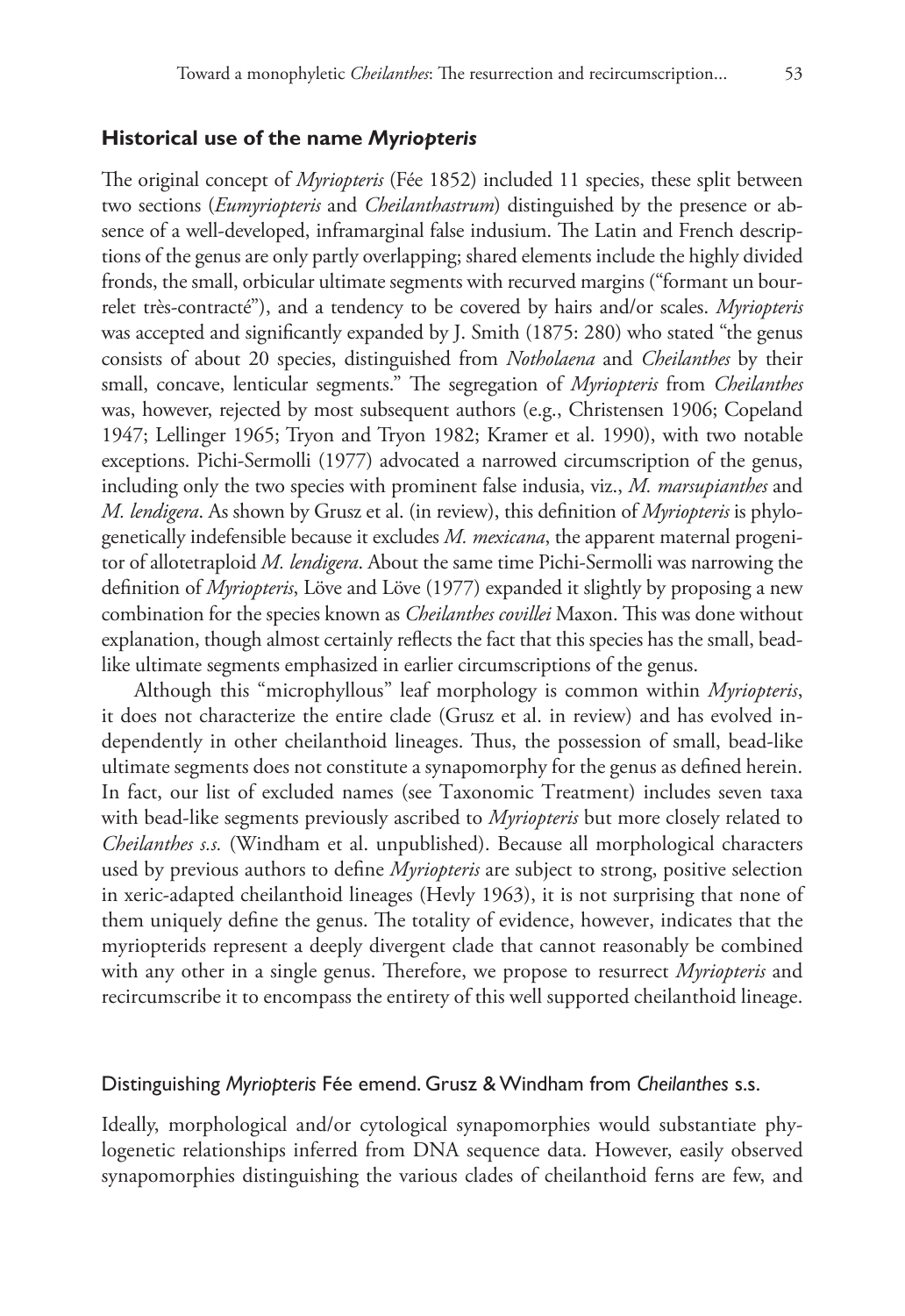homoplastic characters abound. To paraphrase Sir William Hooker (1852: 75), "Vain is the attempt to form a definite character which shall decide the limits of [*Cheilanthes*]," a statement that applies equally well to *Myriopteris*. Highly divided (decompound) leaf blades with small ultimate segments are scattered across the cheilanthoid tree and, indeed, are characteristic of ferns in general, and an indument of hairs and/or scales is one common strategy among plants used to reduce water loss in xeric habitats (Hevly 1963). Other characters useful for species-level identification within myriopterids, such as vernation, are, without exception, shared with other distantly related cheilanthoid ferns.

Molecular analyses spanning the diversity of cheilanthoid species (Windham et al. unpublished) illuminate one particularly useful character distinguishing *Myriopteris*, as defined herein, from *Cheilanthes* s.s. The taxa most closely related to the type species of the latter [*C. micropteris* plus all Australian *Cheilanthes* and a group of South American species including the *C. scariosa* (Sw.) C. Presl complex of Tryon and Tryon (1982), *C. obducta* Mett. ex Kuhn, and *C. fractifera* R. M. Tryon] have 32 small spores per sporangium when sexual, and 16 large spores per sporangium when apomictic. This intriguing cytological synapomorphy results from the elimination of a premeiotic mitosis in the cell lineages generating the sporocytes (Windham et al. unpublished). Aside from a few species of the distantly related genus *Notholaena*, all other cheilanthoid ferns so far examined (including every *Myriopteris* species; Grusz et al. in review) produce 64 small spores per sporangium in sexual individuals and 32 large spores per sporangium in apomicts. This character appears to provide an absolute separation between *Myriopteris* and *Cheilanthes s.s.*, and is easily observed using a dissecting microscope. In combination with differences in spore ornamentation (see Tryon and Lugardon 1991), leaf venation (Pryer et al. 2010), and geographic distribution, this feature provides a clear distinction between the two genera. For diagnostic purposes, then, *Myriopteris* Fée emend. Grusz & Windham differs from *Cheilanthes s.s.* (i.e., *C. micropteris* and its close relatives) in its production of 64 small or 32 large (vs. 32 small or 16 large) spores per sporangium; mostly cristate or rugulose (vs. echinate, granulose, or verrucate) spore ornamentation; a lack of obvious vein endings near the margins of the ultimate segments (vs. often prominent hydathodes), and a largely North and Central American (vs. exclusively South American/Old World) distribution.

#### **Taxonomic treatment**

## *Myriopteris* **Fée emend. Grusz & Windham** <http://species-id.net/wiki/Myriopteris>

**Type.** *Myriopteris marsupianthes* Fée, Mém. Fam. Foug. 5: 149, t. 12A. f. 1. 1852

**Description.** Plants rupestral or terrestrial. Rhizomes compact to long-creeping, ascending or horizontal, scaly. Rhizome scales lanceolate to acicular, concolorous (tan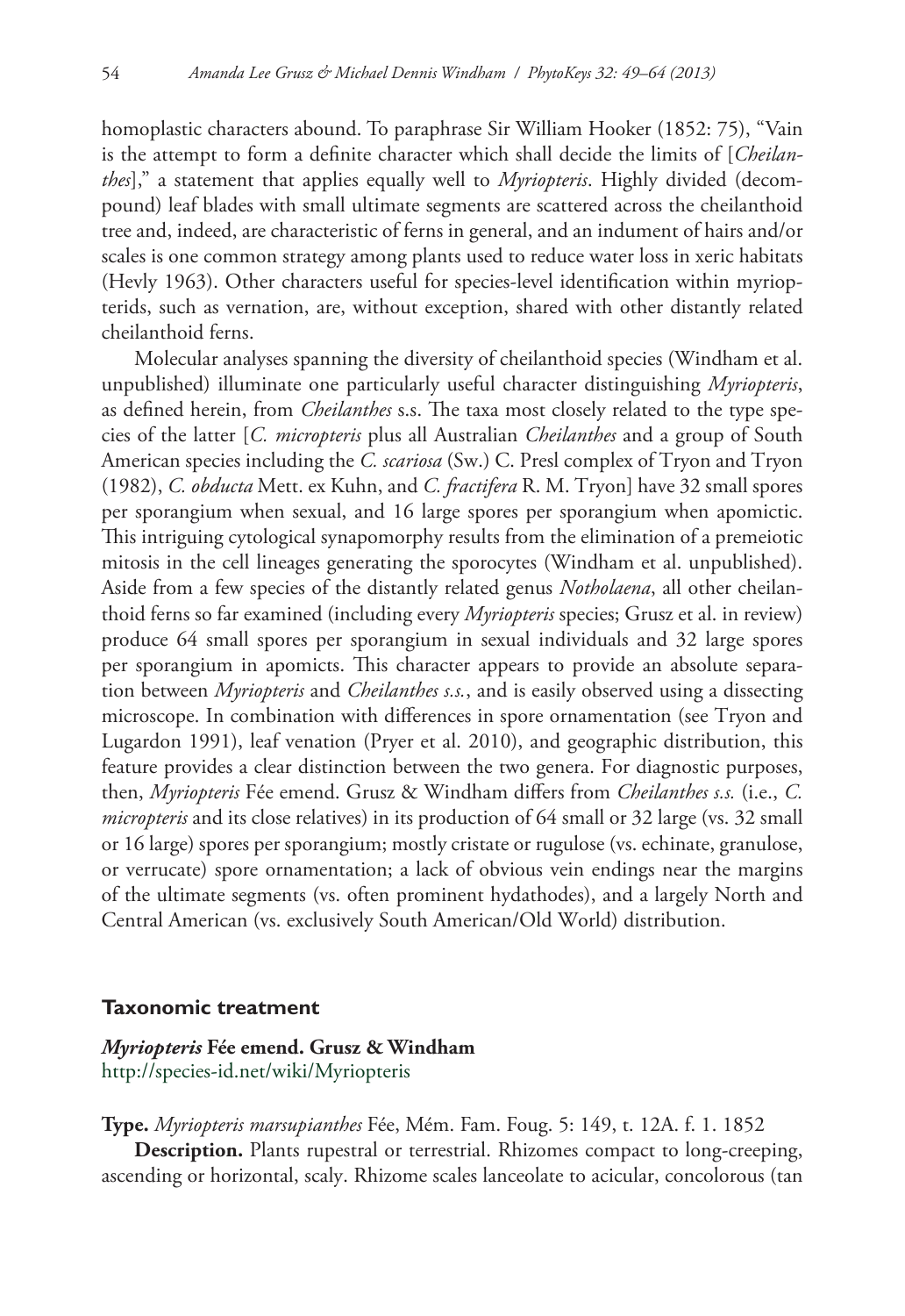to dark brown) or bicolorous (with dark central stripe and brown margins). Leaf vernation non-circinate to circinate. Petioles castaneous to black, scaly and/or pubescent, rarely almost glabrous. Rachises terete or flattened or grooved adaxially, with indument similar to that of the petioles. Blades 2- to 4-pinnate (rarely pinnate-pinnatifid), lanceolate to ovate-deltate, occasionally linear or pentagonal; adaxial surfaces glabrous or pubescent; abaxial surfaces scaly and/or pubescent or rarely glabrous. Ultimate segments round to oblong-ovate, minute to >1 cm long, the veins obscure and not ending in prominent hydathodes. Segment margins usually recurved, with a poorly differentiated false indusium (strongly differentiated in *M. lendigera* and *M. marsupianthes*). Sori usually partly to completely covered by the recurved segment margins, the sporangia clustered at vein tips. Sporangia 64-spored (in sexual species) or 32-spored (in apomicts). Spores globose-tetrahedral, tan to brown, cristate to rugulate. Chromosome numbers *n* = 29, 30, 58, 60 (sexual species); *n* = 2*n* = 87, 90 (apomictic triploids); *n* =  $2n = 120$  (apomictic tetraploids).

**Distribution.** Species of *Myriopteris* range from southern Canada through the Caribbean and Central America to southern Chile, with one species (*M. rawsonii*) endemic to Namibia and South Africa. Mexico is the center of species diversity for the genus; 34 of the 44 species can be found in Mexico, and seven of these are endemic.

## New and resurrected combinations in *Myriopteris*

- **1)** *Myriopteris aemula* (Maxon) Grusz & Windham, **comb. nov.** *Cheilanthes aemula* Maxon, Contr. U.S. Natl. Herb. 10: 495. 1908. Type: Mexico. Tamaulipas: Victoria, in river canyon, under overhanging rocks, altitude about 320 meters, February 1 to April 9, 1907, Palmer 187 (holotype: US; isotype: US). [urn:lsid:ipni.org:names:77134841-1](http://ipni.org/urn:lsid:ipni.org:names:77134841-1)
- **2)** *Myriopteris alabamensis* (Buckley) Grusz & Windham, **comb. nov.** *Pteris alabamensis* Buckley, Amer. J. Sci. Arts 45: 177. 1843. *Cheilanthes alabamensis* (Buckley) Kunze, Linnaea 20: 4. 1847. Type: USA. Alabama: Growing in tufts on limestone rocks that form the banks of the Tennessee River, at the foot of Muscle Shoals, Buckley s.n. (holotype: PH; isotypes: MO, NY). [urn:lsid:ipni.](http://ipni.org/urn:lsid:ipni.org:names:77134842-1) [org:names:77134842-1](http://ipni.org/urn:lsid:ipni.org:names:77134842-1)
- **3)** *Myriopteris allosuroides* (Mett.) Grusz & Windham, **comb. nov.** *Cheilanthes allosuroides* Mett., Abh. Senckenberg. Naturf. Ges. 3: 78. 1859. *Pellaea allosuroides* (Mett.) Hieron., Hedwigia 62: 18. 1920. Type: Mexico, Schmitz s.n. (holotype: location unknown). [urn:lsid:ipni.org:names:77134843-1](http://ipni.org/urn:lsid:ipni.org:names:77134843-1)
- **4)** *Myriopteris aurea* (Poir.) Grusz & Windham, **comb. nov.** *Pteris aurea* Poir. Encyclopédie Méthodique, Botanique 5: 710. 1804. Type: Peru. Elle a été recueillie au Pérou par Joseph de Jussieu s.n. (sheet 1333 in hb. Jussieu; holotype: P). [urn:lsid:ipni.org:names:77134844-1](http://ipni.org/urn:lsid:ipni.org:names:77134844-1)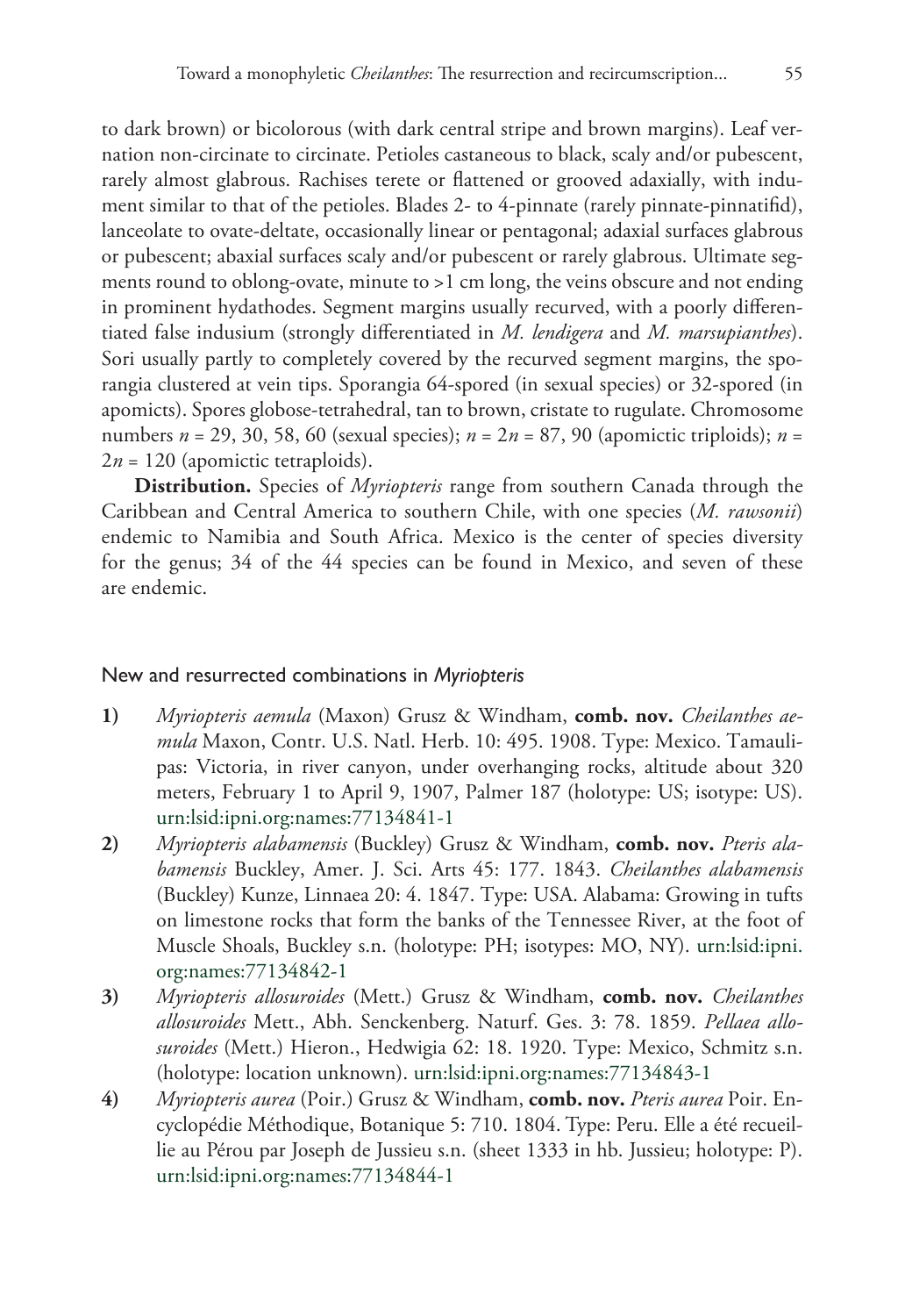*Acrostichum bonariense* Willd., Sp. Pl., ed. 4, 5(1): 114. 1810. *Notholaena bonariensis* (Willd.) C. Chr., Index Filic. 459. 1906. *Cheilanthes bonariensis* (Willd.) Proctor, Bull. Inst. Jamaica, Sci. Ser. 5: 15. 1953.

In *Cheilanthes*, this has been called *C. bonariensis* (Willd.) Proctor because use of the oldest applicable epithet (based on *Pteris aurea* Poir.) was blocked by the earlier publication of *Cheilanthes aurea* Baker (Proctor 1953). With the transfer of this species to *Myriopteris* we revert to the older epithet and thus avoid the typification difficulties associated with the basionym *Acrostichum bonariense* Willd. (Ponce and Zimmer 2011).

- **5)** *Myriopteris chipinquensis* (Knobloch & Lellinger) Grusz & Windham, **comb. nov.** *Cheilanthes chipinquensis* Knobloch & Lellinger, Amer. Fern J. 59: 8. 1969. Type: Mexico. Nuevo Leon: Chipinque Mesa, outside Monterey, Knobloch 1996B (holotype: MSC; isotypes: F, GH, MEXU, MICH, UC, US). [urn:lsid:ipni.org:names:77134845-1](http://ipni.org/urn:lsid:ipni.org:names:77134845-1)
- **6)** *Myriopteris cinnamomea* (Baker) Grusz & Windham, **comb. nov.** *Notholaena cinnamomea* Baker in Hook. & Baker, Syn. Fil. ed. 2. 515. 1874. *Cheilanthes cinnamomea* (Baker) Domin., Biblioth. Bot. 20: 133. 1913. *hom. illeg. non Cheilanthes cinnamomea* D. C. Eaton, Proc. Amer. Acad. Arts 18: 186. 1883. Type: Guatemala. Mo[n]tagua, 1862, Salvin & Goodman s.n. (holotype: K; isotype: BM). [urn:lsid:ipni.org:names:77134870-1](http://ipni.org/urn:lsid:ipni.org:names:77134870-1)

*Cheilanthes tryonii* T. Reeves, Brittonia 32: 504. 1980.

In *Cheilanthes*, this species has been called *C. tryonii* T. Reeves because use of the oldest applicable epithet (based on *Notholaena cinnamomea* Baker) was blocked by the earlier publication of *Cheilanthes cinnamomea* D. C. Eaton (Reeves 1980). With the transfer of this species to *Myriopteris,* we revert to the older epithet.

- **7)** *Myriopteris clevelandii* (D. C. Eaton) Grusz & Windham, **comb. nov.** *Cheilanthes clevelandii* D. C. Eaton, Bull. Torrey Bot. Club 6: 33. 1875. Type: USA. California: Growing on a mountain about forty miles from San Diego at an elevation of about 2500 feet, Cleveland s.n. (holotype: YU; isotypes: GH, P, US). [urn:lsid:ipni.org:names:77134846-1](http://ipni.org/urn:lsid:ipni.org:names:77134846-1)
- **8)** *Myriopteris cooperae* (D. C. Eaton) Grusz & Windham, **comb. nov.** *Cheilanthes cooperae* D. C. Eaton, Bull. Torrey Bot. Club 6: 33. 1875. Type: USA. California: near Santa Barbara, Mrs. Ellwood Cooper (syntype: YU); Sierra Valley, Lemmon s.n. (syntype: YU). [urn:lsid:ipni.org:names:77134847-1](http://ipni.org/urn:lsid:ipni.org:names:77134847-1)
- **9)** *Myriopteris covillei* (Maxon) Á. Löve & D. Löve, Taxon 26: 325. 1977. *Cheilanthes covillei* Maxon, Proc. Biol. Soc. Wash. 31: 147. 1918. Type: USA. California: Surprise Canyon, Panamint Mountains, 13 April 1891, 1550 meters, Coville & Funston 593 (holotype: US). [urn:lsid:ipni.org:names:77134848-1](http://ipni.org/urn:lsid:ipni.org:names:77134848-1)
- **10)** *Myriopteris cucullans* (Fée) Grusz & Windham, **comb. nov.** *Cheilanthes cucullans* Fée, Mém. Fam. Foug. 7: 39, t. 25, f. 4. 1857. Type: Mexico, ad vallem Mexicanum, Schaffner 82 [holotype: RB; isotypes: K, US (fragment)]. [urn:lsid:ipni.](http://ipni.org/urn:lsid:ipni.org:names:77134873-1) [org:names:77134873-1](http://ipni.org/urn:lsid:ipni.org:names:77134873-1)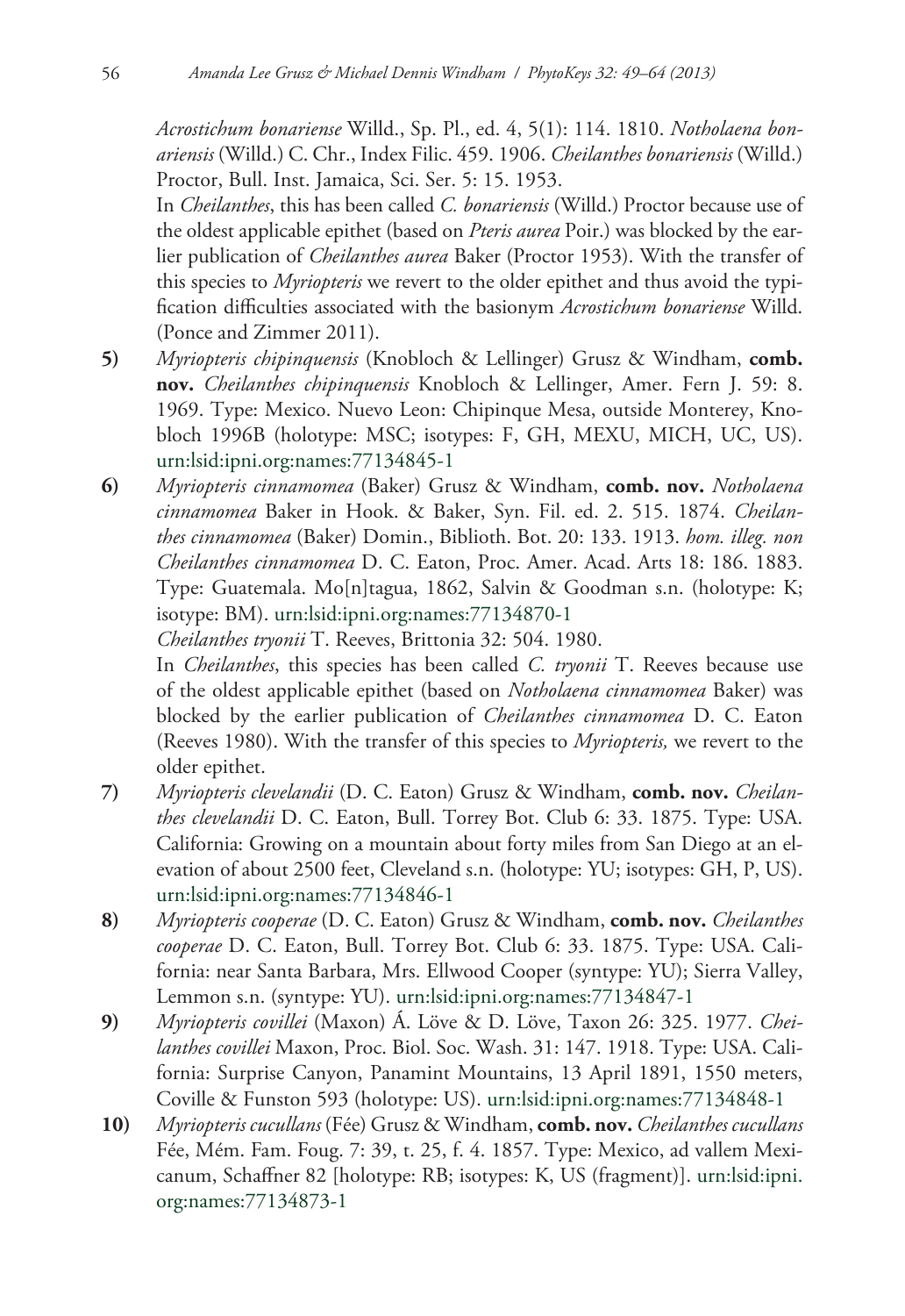- **11)** *Myriopteris fendleri* (Hook.) E. Fourn., Mex. Pl. 1: 125. 1872. *Cheilanthes fendleri* Hook., Sp. Fil. 2: 103, p. 107b. 1852. Type: USA. New Mexico, 1847, Fendler 1015 [holotype: K; isotypes: GH, MO, NY, US (fragment)].
- **12)** *Myriopteris × fibrillosa* (Davenp.) Grusz & Windham, **comb. nov.** *Cheilanthes lanuginosa* var. *fibrillosa* Davenp., Bull. Torrey Bot. Club 12: 21. 1885. *Cheilanthes fibrillosa* (Davenp.) Davenp., Bull. Torrey Bot. Club 15: 225. 1888. Type: USA. California: San Jacinto Mountains, June 1882, Parish & Parish s.n. (holotype: GH). [urn:lsid:ipni.org:names:77134880-1](http://ipni.org/urn:lsid:ipni.org:names:77134880-1)
- **13)** *Myriopteris fimbriata* (A. R. Sm.) Grusz & Windham, **comb. nov.** *Cheilanthes microphylla* (Sw.) Sw. var. *fimbriata* A. R. Sm., Amer. Fern J. 70: 19, 21., f. 9–10. 1980. Type: Mexico. Chiapas: Munic. Frontera Comalapa, 6–8 km east of Frontera Comalapa, Breedlove 39018 (holotype: DS). [urn:lsid:ipni.](http://ipni.org/urn:lsid:ipni.org:names:77134881-1) [org:names:77134881-1](http://ipni.org/urn:lsid:ipni.org:names:77134881-1)

*Cheilanthes fimbriata* (A. R. Sm.) Mickel & Beitel, Mem. New York Bot. Gard. 46: 112. 1988. *hom. illeg., nonCheilanthes fimbriata* Vis., Fl. Dalmat. 1. 42 t. 1 f. 1. 1842.

**14)** *Myriopteris gracilis* Fée, Mém. Fam. Foug. 5: 150, t. 29, f. 6. 1852. *Cheilanthes gracilis* (Fée) Mett. ex Riehl, Abh. Senckenberg. Naturf. Ges. 80. 1859. *hom. illeg., non Cheilanthes gracilis* (Michx.) Kaulf., Enum. Filic. 209. 1824. Type: USA. Missouri: Jefferson County, Habitat ad rupes circa Hillsboro, Americâ septentr., Riehl 529 (isotypes: MO, US).

*Cheilanthes feei* T. Moore, Index Fil., 38. 1857.

*Myriopteris lanuginosa* J. Sm. Hist. Fil. 280. 1875. [*non M. lanuginosa* (Mart. & Gal.) E. Fourn. Mexic. Pl. 1: 125. 1872.]

In *Cheilanthes*, this has been called *C. feei* T. Moore because use of the oldest applicable epithet (based on *Myriopteris gracilis* Fée) was blocked by the earlier publication of *Cheilanthes gracilis* (Michx.) Kaulf. With the transfer of this species to *Myriopteris,* we revert to the original name published by Fée in 1852.

- **15)** *Myriopteris gracillima* (D. C. Eaton) J. Sm., Hist. Fil. 280. 1875. *Cheilanthes gracillima* D. C. Eaton, Rep. U.S. Mex. Bound. Botany 2: 234. 1859. Type: USA. Oregon: Cascade Mountains, 7000 feet of altitude, latitude 44°, Bigelow s.n. (lectotype: YU).
- **16)** *Myriopteris intertexta* (Maxon) Grusz & Windham, **comb. nov.** *Cheilanthes covillei* Maxon subsp. *intertexta* Maxon, Proc. Biol. Soc. Wash. 31: 149. 1918. *Cheilanthes intertexta* (Maxon) Maxon in Abrams, Ill. Fl. Pacific States 1: 28. 1923. Type: USA. California: Santa Clara County, Santa Cruz Mountains, collected at the top of Black Mountain, 6 July 1903, Dudley s.n. (holotype: DS). [urn:lsid:ipni.org:names:77134849-1](http://ipni.org/urn:lsid:ipni.org:names:77134849-1)
- **17)** *Myriopteris jamaicensis* (Maxon) Grusz & Windham, **comb. nov.** *Cheilanthes jamaicensis* Maxon, Contr. U.S. Natl. Herb. 24: 51. 1922. Type: Jamaica. Below Cinchona, 28 February 1919, Harris 12905 (holotype: US; isotypes: GH, MO, NY). [urn:lsid:ipni.org:names:77134850-1](http://ipni.org/urn:lsid:ipni.org:names:77134850-1)
- **18)** *Myriopteris lanosa* (Michx.) Grusz & Windham, **comb. nov.** *Nephrodium lanosum* Michx. Fl. Bor.-Amer. 2: 270. 1803. *Cheilanthes lanosa* (Michx.) D.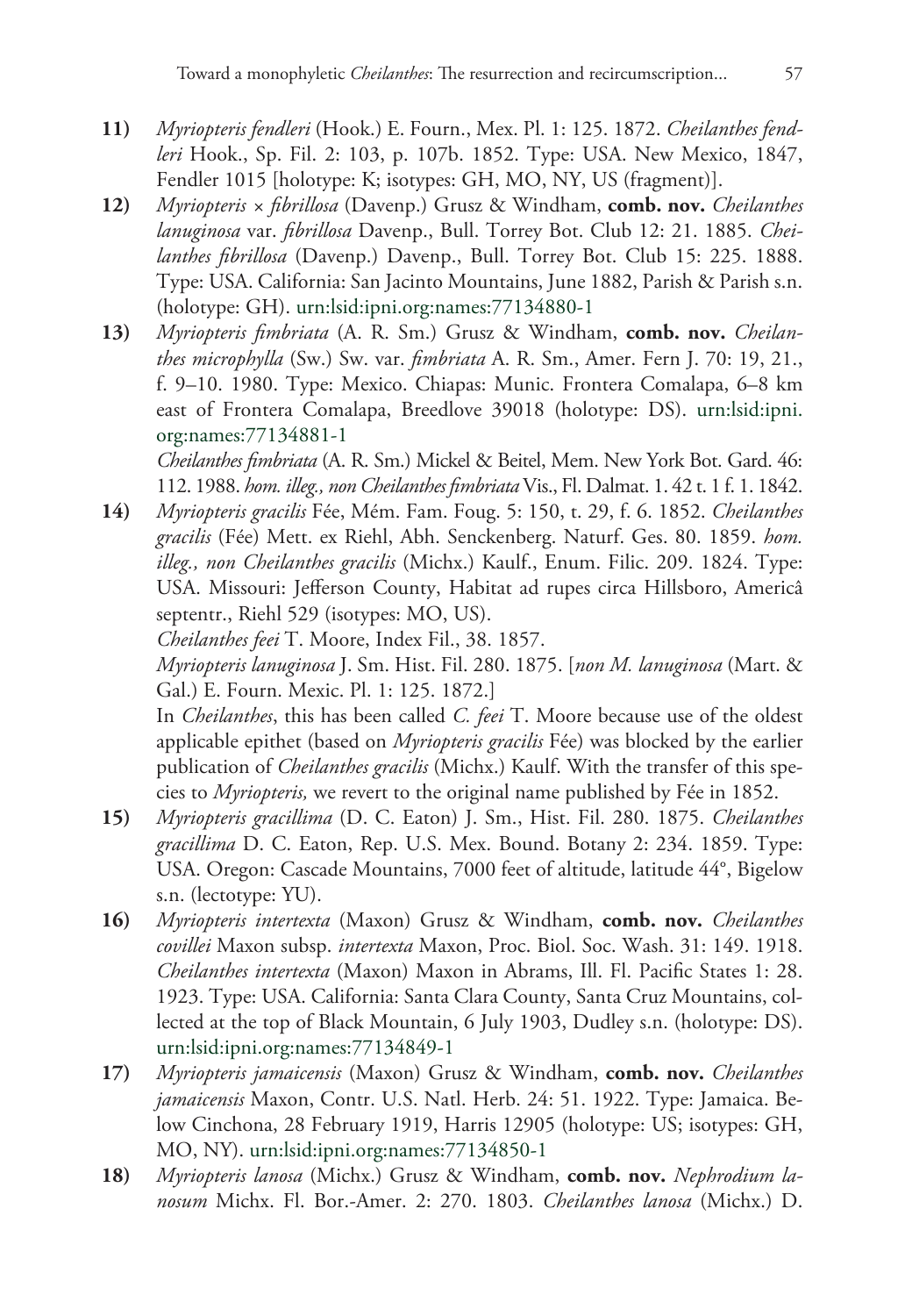C. Eaton, Rep. U.S. Mex. Bound., Botany 2: 234. 1859. Type: USA. Tennassee (sic) et Carolinae septentrionalis (non designatus). [urn:lsid:ipni.](http://ipni.org/urn:lsid:ipni.org:names:77134851-1) [org:names:77134851-1](http://ipni.org/urn:lsid:ipni.org:names:77134851-1)

*Myriopteris vestita* (Sw.) J. Sm., Cul. Ferns 29. 1857. (fide C. Chr. 1906.) *Adiantum vestitum* Spreng., Anleit. Kenntn. Gew. 3: 122. 1804.

- **19)** *Myriopteris lendigera* (Cav.) Fée, Mém. Fam. Foug. 5: 149. 1852 (as *M. lentigera*). *Pteris lendigera* Cav., Descr. Pl. 268. 1801. *Cheilanthes lendigera* (Cav.) Sw., Syn. Fil. 128, 328. 1806. Type: Mexico. Hidalgo: Ixmiquilpan en la Nueva España, Nee s.n. [syntype: MA, US (fragment)]; Ecuador. Bolivar: junto á Guaranda en el Reyno de Quito, Nee s.n. (syntype: MA). *Cheilanthes minor* Mart. & Gal. Mém. Act. Brux. 75, pl. 21, f. 1. 1842. *Myriopteris minor* (Mart. & Gal.) Fée, Mém. Fam. Foug. 5: 150. 1852. *Cheilanthes lanuginosa* Mart. & Gal. Mém. Act. Brux. 75, pl. 20, f. 2. 1842. *Myriopteris lanuginosa* (Mart. & Gal.) E. Fourn. Mex. Pl. 1: 125. 1872. *Myriopteris villosa* Fée, Mém. Fam. Foug. 5: 149. t. 28, f. 1. 1852. *Cheilanthes frigida* Linden ex T. Moore, Gard. Chr. 772. 1857. *Myriopteris frigida* (Linden ex T. Moore) J. Sm. Cat. Cult. Ferns 28. 1857. *Myriopteris lendigera* (Cav.) J. Sm., Cat. Cult. Ferns 28. 1857. *hom. illeg. Pomataphytum pocillatum* M. E. Jones, Contributions to Western Botany 16: 12. 1930.
- **20)** *Myriopteris lindheimeri* (Hook.) J. Sm., Bot. Voy. Herald. 340. 1856. *Cheilanthes lindheimeri* Hook., Sp. Fil. 2: 101, t. 107a. 1852. Type: USA. Western Texas, 1847, Lindheimer 744 [lectotype: K; isolectotypes: GH, P (2 sheets), SD, US, YU].
- **21)** *Myriopteris longipila* (Baker) Grusz & Windham, **comb. nov.** *Cheilanthes longipila* Baker, Ann. Bot. (Oxford) 5: 211. 1891. Type: Mexico. San Luis Potosí, 22°N Lat., 6000–8000 ft., Parry & Palmer 989 [holotype: K; isotype: US (fragment)]. [urn:lsid:ipni.org:names:77134852-1](http://ipni.org/urn:lsid:ipni.org:names:77134852-1)
- **22)** *Myriopteris longipila* subsp. *brevipila* (Mickel) Grusz & Windham, **comb. nov.** *Cheilanthes longipila* var. *brevipila* Mickel, Mem. New York Bot. Gard. 88: 198–199, f. 84N–Q, 87J–M. 2004. Type: Mexico. Guerrero: 2 km al SE de Amatitlán, 1600 m, 13 August 1994, Soto 1052 (holotype: NY; isotype: FCME). [urn:lsid:ipni.org:names:77134882-1](http://ipni.org/urn:lsid:ipni.org:names:77134882-1)
- **23)** *Myriopteris marsupianthes* Fée, Mém. Fam. Foug. 5: 149, t. 12A, f. 1. 1852. *Cheilanthes marsupianthes* (Fée) T. Reeves *ex* Mickel & A. R. Sm. Mem. New York Bot. Gard. 88: 201, f. 83M–P. 2004. Type: Mexico. Veracruz: Pic d'Orizaba, Martens & Galeotti 6256 (holotype: P; isotype: BR).
- **24)** *Myriopteris maxoniana* (Mickel) Grusz & Windham, **comb. nov.** *Cheilanthes maxoniana* Mickel, Mem. New York Bot. Gard. 88: 201, f. 87A–D. 2004. Type: Mexico. Tamaulipas: San Lucas, Viereck 76 (holotype: US). [urn:lsid:ipni.](http://ipni.org/urn:lsid:ipni.org:names:77134853-1) [org:names:77134853-1](http://ipni.org/urn:lsid:ipni.org:names:77134853-1)
- **25)** *Myriopteris mexicana* (Davenp.) Grusz & Windham, **comb. nov.** *Cheilanthes mexicana* Davenp., Bull. Torrey Bot. Club 15: 227. 1888. Type: Mexico. Chi-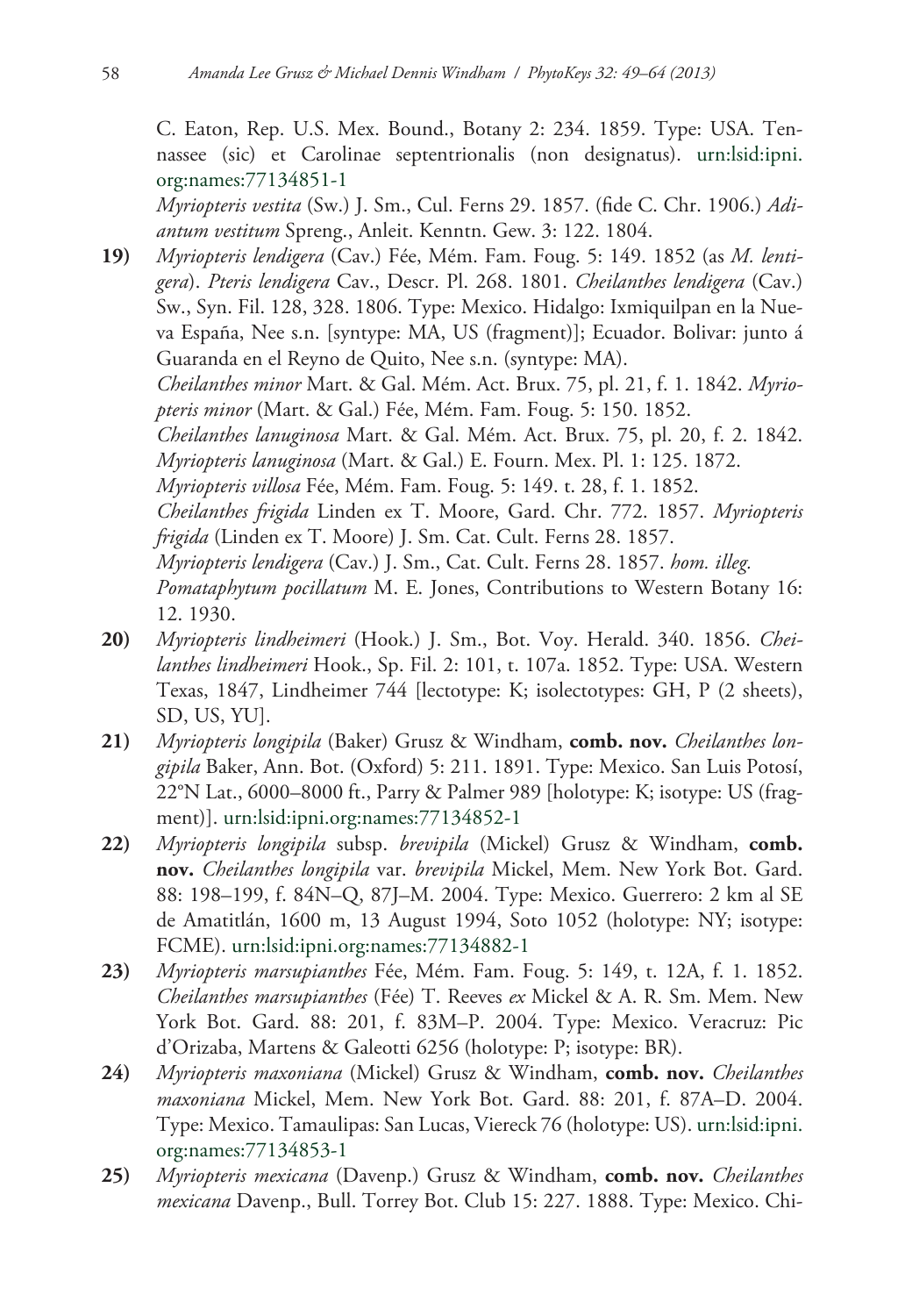huahua: on the verge of a high cliff near the summit of Potrero Peak (Santa Eulalia Mts.), October 1886, 7300 ft., Pringle 827 (holotype: GH; isotypes: MO, BR, DS, NY, P, UC, US, YU). [urn:lsid:ipni.org:names:77134854-1](http://ipni.org/urn:lsid:ipni.org:names:77134854-1)

- **26)** *Myriopteris mickelii* (T. Reeves) Grusz & Windham, **comb. nov.** *Cheilanthes mickelii* T. Reeves, Brittonia 32: 502, f. 1–5. 1980. Type: Mexico. Oaxaca: Distr. Yautepec, Mickel 4210 (holotype: NY; isotypes: MO, UC). [urn:lsid:ipni.](http://ipni.org/urn:lsid:ipni.org:names:77134855-1) [org:names:77134855-1](http://ipni.org/urn:lsid:ipni.org:names:77134855-1)
- **27)** *Myriopteris microphylla* (Sw.) Grusz & Windham, **comb. nov.** *Adiantum microphyllum* Sw., Prodr. 135. 1788. *Cheilanthes microphylla* (Sw.) Sw., Syn. Fil. 127. 1806. Type: Jamaica, Swartz s.n. (holotype: S). [urn:lsid:ipni.](http://ipni.org/urn:lsid:ipni.org:names:77134856-1) [org:names:77134856-1](http://ipni.org/urn:lsid:ipni.org:names:77134856-1)
- **28)** *Myriopteris moritziana* (Kunze) Grusz & Windham, **comb. nov.** *Cheilanthes moritziana* Kunze, Linnaea 23: 307. 1850. Type: Venezuela. Caracas: La Guayra, Moritz 263 (lectotype: B; isolectotype: GH). [urn:lsid:ipni.](http://ipni.org/urn:lsid:ipni.org:names:77134857-1) [org:names:77134857-1](http://ipni.org/urn:lsid:ipni.org:names:77134857-1)
- **29)** *Myriopteris myriophylla* (Desv.) J. Sm., Bot. Voy. Herald, 340. 1856. *Cheilanthes myriophylla* Desv., Ges. Naturf. Freunde Berlin Mag. Neuesten Entdeck. Gesammten Naturk. 5: 328. 1811. Type: South America. Anon. s.n. (holotype: P). *Cheilanthes elegans* Desv. Ges. Naturf. Freunde Berlin Mag. 5: 328. 1811. *Myriopteris elegans* (Desv.) J. Sm., Cat. Cult. Ferns 29. 1857. *Cheilanthes paleacea* Mart. & Gal., Mém. Foug. Mexique 76, pl. 21, f. 2. 1842. *Myriopteris paleacea* (Mart. & Gal.) Fée, Mém. Fam. Foug. 5: 149, t. 29, f. 6. 1852. *Myriopteris intermedia* E. Fourn., Bull. Soc. Bot. Fr. 27: 328. 1880. *hom. illeg., non* Fée, Mém. Fam. Foug. 5: 149. 1852.
- **30)** *Myriopteris newberryi* (D. C. Eaton) Grusz & Windham, **comb. nov.** *Notholaena newberryi* D. C. Eaton, Bull. Torrey Bot. Club 4: 12. 1873. *Cheilanthes newberryi* (D. C. Eaton) Domin, Biblioth. Bot. 20: 133. 1913. Types: USA. California: San Diego, 9 November 1857, Newberry 1352 (syntype: MO, YU); San Diego, 1866, Wood s.n. (syntype: YU); Southern California: S. W. corner of San Bernardino County, rocks in the Temescal range, 22 January 1861, W. H. Brewer s.n. (syntype: YU). [urn:lsid:ipni.org:names:77134858-1](http://ipni.org/urn:lsid:ipni.org:names:77134858-1)
- **31)** *Myriopteris notholaenoides* (Desv.) Grusz & Windham, **comb. nov.** *Pteris notholaenoides* Desv., Mém. Soc. Linn. Paris 6: 299. 1827. *Cheilanthes notholaenoides* (Desv.) Maxon *ex* Weath., Contr. Gray Herb. 114: 34. 1936. Type: Hispaniola, Anon. s.n. (holotype: P). [urn:lsid:ipni.org:names:77134859-1](http://ipni.org/urn:lsid:ipni.org:names:77134859-1)
- **32)** *Myriopteris × parishii* (Davenp.) Grusz & Windham, **comb. nov.** *Cheilanthes parishii* Davenp., Bull. Torrey Bot. Club 8: 59. 1881. Type: USA. California: San Diego County, W. J. Parish s.n. (holotype: GH; isotypes: GH, YU). [urn:lsid:ipni.org:names:77134860-1](http://ipni.org/urn:lsid:ipni.org:names:77134860-1)
- **33)** *Myriopteris parryi* (D. C. Eaton) Grusz & Windham, **comb. nov.** *Notholaena parryi* D. C. Eaton, Amer. Naturalist 9: 351. 1875. *Cheilanthes parryi* (D. C. Eaton) Domin, Biblioth. 85: 133. 1913. Type: USA. Utah: C. C. Parry 263 (holotype: YU; isotypes: GH, US, YU). [urn:lsid:ipni.org:names:77134861-1](http://ipni.org/urn:lsid:ipni.org:names:77134861-1)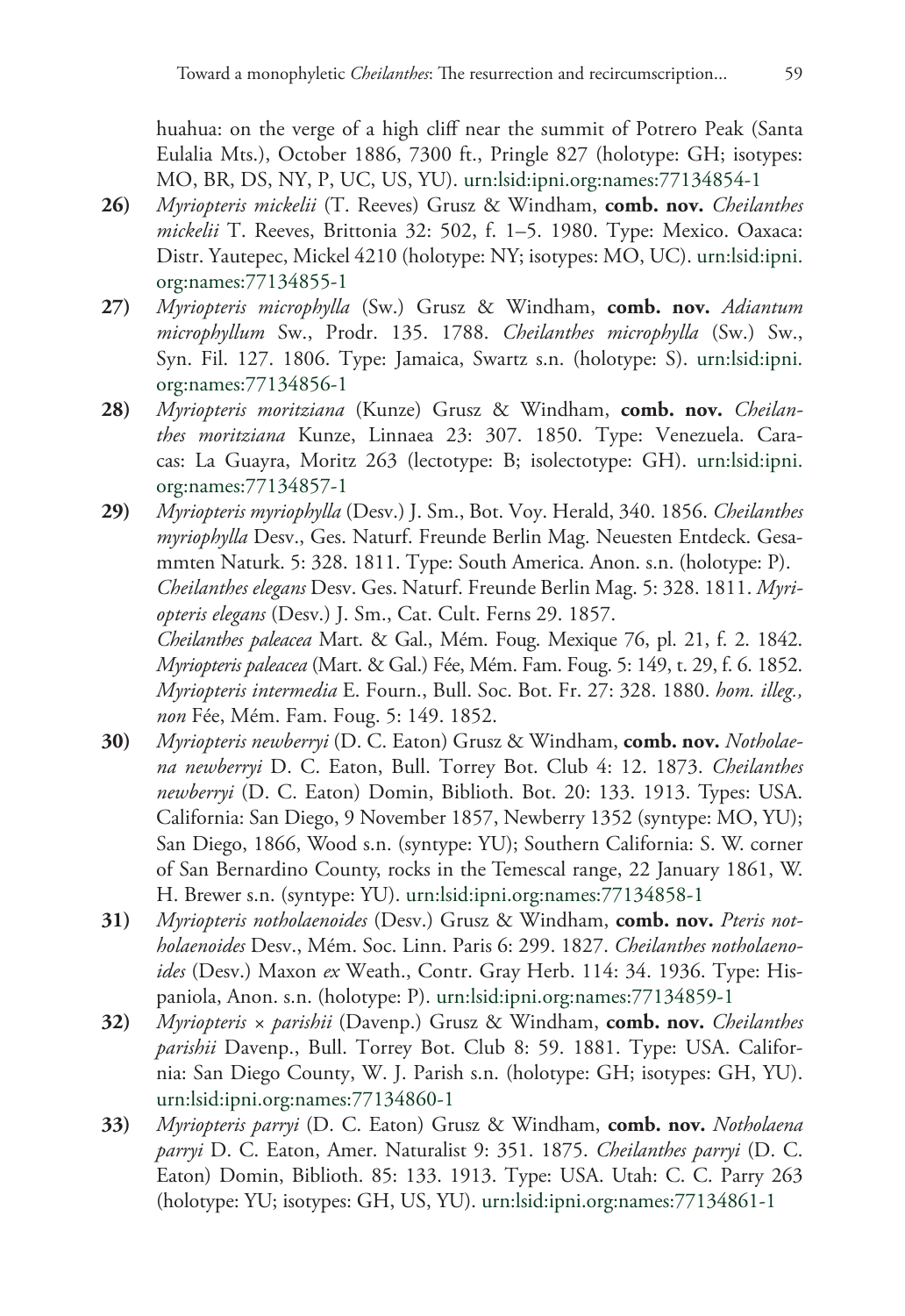- **34)** *Myriopteris peninsularis* (Maxon) Grusz & Windham, **comb. nov.** *Cheilanthes peninsularis* Maxon, Contr. U.S. Natl. Herb. 10: 496. 1908. Type: Mexico. Baja California, T. S. Brandegee s.n. (holotype: US). [urn:lsid:ipni.](http://ipni.org/urn:lsid:ipni.org:names:77134862-1) [org:names:77134862-1](http://ipni.org/urn:lsid:ipni.org:names:77134862-1)
- **35)** *Myriopteris peninsularis* subsp. *insularis* (Weath.) Grusz & Windham, **comb. nov.** *Cheilanthes peninsularis* (Maxon) var. *insularis* Weath., Amer. Fern J. 21: 25. 1931. Type: Mexico. Socorro Island, Mason 1616 (holotype: CAS). [urn:lsid:ipni.org:names:77134884-1](http://ipni.org/urn:lsid:ipni.org:names:77134884-1)
- **36)** *Myriopteris pringlei* (Davenp.) Grusz & Windham, **comb. nov.** *Cheilanthes pringlei* Davenp., Bull. Torrey Bot. Club 10: 61, t. 34. 1883. Type: USA. Arizona: C. G. Pringle s.n. (holotype: GH; isotypes: DS, MO, NY, US, YU). [urn:lsid:ipni.org:names:77134863-1](http://ipni.org/urn:lsid:ipni.org:names:77134863-1)
- **37)** *Myriopteris pringlei* subsp. *moncloviensis* (Baker) Grusz & Windham, **comb. nov.**  *Cheilanthes moncloviensis* Baker, Ann. Bot. (Oxford) 5: 210. 1891. *Cheilanthes pringlei* var. *moncloviensis* (Baker) Mickel, Mem. New York Bot. Gard. 88: 207– 208, f. 79J–M. 2004. Type: Mexico. Coahuila: Soledad, E. Palmer 1378 (holotype: K; isotypes: MO, NY, US). [urn](http://ipni.org/urn:lsid:ipni.org:names:77134878-1):lsid:ipni.org:names:77134864-1
- **38)** *Myriopteris rawsonii* (Mett. ex. Kuhn) Grusz & Windham, **comb. nov.** *Cheilanthes rawsonii* Mett. ex. Kuhn, Filices Africanae 75. 1868. Type: Africa. Cape Province: Namaqualand, between Specktakel and Komaggas, Whitehead s.n. (holotype: BM; isotype: K). [urn:lsid:ipni.org:names:77134878-1](http://ipni.org/urn:lsid:ipni.org:names:77134878-1)
- **39)** *Myriopteris rufa* Fée, Mém. Fam. Foug. 8: 77. 1857. Type. Mexico. Veracruz: Volcan de Orizaba, Schaffner 83 (holotype: P?; isotype: RB?). *Cheilanthes eatonii* Baker in Hook. & Baker, Syn. Fil. 140. 1867. *Cheilanthes castanea* Maxon, Proc. Biol. Soc. Wash. 32: 111. 1919. In *Cheilanthes*, this has been called *C. eatonii* Baker. Examination of putative type specimens of *Myriopteris rufa* housed at RB (digital image) and P indicates that the latter name very likely represents the same species as broadly defined by recent authors (e.g., Mickel and Smith 2004). Because *M. rufa* (published in 1857) has priority over *C. eatonii* (1867), we take up Fée's original name for this taxon in *Myriopteris*.
- **40)** *Myriopteris scabra* (C. Chr.) Grusz & Windham, **comb. nov.** *Pellaea scabra* C. Chr., Index Filic. 483. 1906. Type: USA. Texas: crevices of rock on hills, Turkey Creek, 25 June 1849, Wright 824 (holotype: K; isotypes: GH, NY, US). *Cheilanthes aspera* Hook., Sp. Fil. 2: 111, t. 108A. 1852. *hom. illeg*., *non Cheilanthes aspera* Kaulf., Linnaea 6(1): 186. 1831. [urn:lsid:ipni.org:names:77134865-1](http://ipni.org/urn:lsid:ipni.org:names:77134865-1) *Cheilanthes horridula* Maxon, Amer. Fern J. 8: 94. 1918. In *Cheilanthes*, this has been called *C. horridula* Maxon because use of the oldest legitimate epithet (based on *Pellaea scabra* C. Chr.) was blocked by the earlier publication of *Cheilanthes scabra* H. Karst. (Maxon 1918). With the transfer of this species to *Myriopteris,* we revert to the older, exceedingly appropriate epithet.
- **41)** *Myriopteris tomentosa* (Link) Fée, Mém. Fam. Foug. 5: 149. 1852. *Cheilanthes tomentosa* Link, Hort. Berol. 2: 42. 1833. Type: Mexico. Anon. s.n. [holotype: B; isotypes: PH, US (fragment)].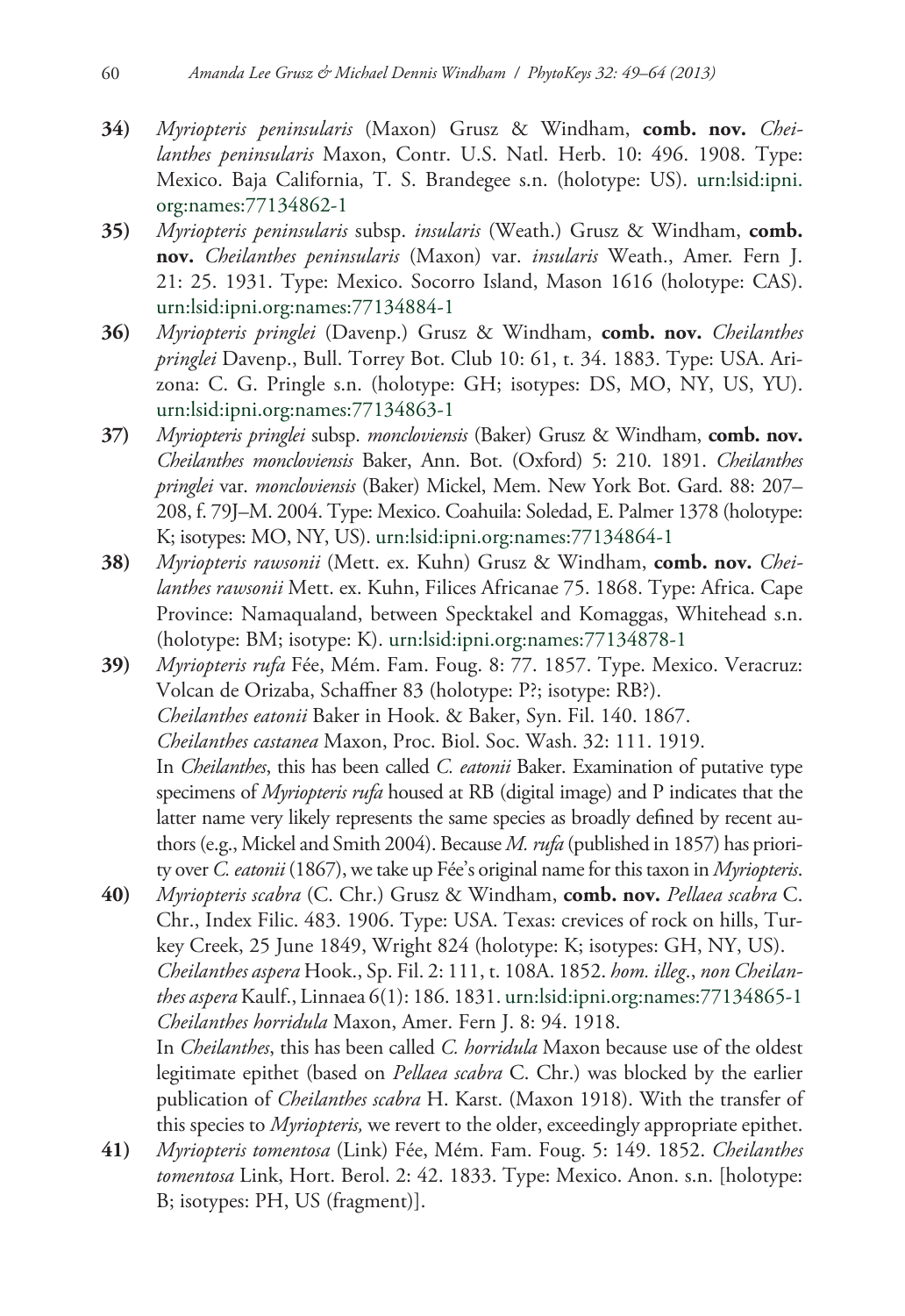*Cheilanthes bradburii* Hook., Sp. Fil. 2: 97, t. 109b. 1852. *Myriopteris bradburii* (Hook.) J. Sm. Hist. Fil. 280. 1875.

- **42)** *Myriopteris viscida* (Davenp.) Grusz & Windham, **comb. nov.** *Cheilanthes viscida* Davenp., Bull. Torrey Bot. Club 6: 191. 1877. Types: USA. California: Eastern slope of the Sierra Nevada near San Gogorio Pass, April 1876, Parry & Lemmon 427 (syntype: NY); California/Nevada: Downieville Buttes and bluffs of White Water River on the Colorado Desert, April–May, Lemmon s.n. (syntype: NY). [urn:lsid:ipni.org:names:77134866-1](http://ipni.org/urn:lsid:ipni.org:names:77134866-1)
- **43)** *Myriopteris windhamii* Grusz, Amer. Fern J. 103: 113. 2013. Type: USA. Arizona: Huachuca Mountains, Windham 4165 (holotype: DUKE; isotypes: ARIZ, ASC, ASU, GH, MO, NMC, NY, TEX/LL, UNM, US, UT). *Cheilanthes villosa* Davenp. *ex* Maxon, Proc. Biol. Soc. Wash. 31: 142. 1918. In *Cheilanthes*, this has been called *C. villosa* Davenp. *ex* Maxon. Because transfer of the epithet *villosa* to *Myriopteris* is blocked by the earlier publication of *M. villosa* Fée (= *M. lendigera* fide Reeves 1979), we use the replacement name for this distinctive taxon published by Grusz (2013).
- **44)** *Myriopteris wootonii* (Maxon) Grusz & Windham, **comb. nov.** *Cheilanthes wootonii* Maxon, Proc. Biol. Soc. Wash. 3: 146. 1918. Type: USA. Arizona: Santa Rita Mountains, Wooton s.n. (holotype: US). [urn:lsid:ipni.](http://ipni.org/urn:lsid:ipni.org:names:77134867-1) [org:names:77134867-1](http://ipni.org/urn:lsid:ipni.org:names:77134867-1)
- **45)** *Myriopteris wrightii*(Hook.) Grusz & Windham, **comb. nov.***Cheilanthes wrightii* Hook., Sp. Fil. 2: 87, t. 110A. 1858. Type: USA. Texas–New Mexico: Wright 823 (holotype: K; isotypes: GH, NY, US). [urn:lsid:ipni.org:names:77134868-1](http://ipni.org/urn:lsid:ipni.org:names:77134868-1)
- **46)** *Myriopteris yatskievychiana* (Mickel) Grusz & Windham, **comb. nov.** *Cheilanthes yatskievychiana* Mickel, Mem. New York Bot. Gard. 88: 212–213, f. 74F–K. 2004. Type: Mexico. Sonora: Sierra del Aliso, A. Búrquez M. 96-302 (holotype: MO). [urn:lsid:ipni.org:names:77134869-1](http://ipni.org/urn:lsid:ipni.org:names:77134869-1)
- **47)** *Myriopteris yavapensis* (T. Reeves *ex* Windham) Grusz & Windham, **comb. nov.** *Cheilanthes yavapensis* T. Reeves *ex* Windham, Contr. Univ. Michigan Herb. 19: 32. 1993. Type: USA. Arizona: Yavapai County, Windham 202 (holotype: UT; isotypes: ASC, ASU, US). [urn:lsid:ipni.org:names:77134879-1](http://ipni.org/urn:lsid:ipni.org:names:77134879-1)

## **Name of uncertain application**

*Myriopteris cheiloglyphis* Fée, Mém. Fam. Foug. 8: 77. 1857.

# **Excluded names**

*Myriopteris contracta* (Kunze) Fée, Mém. Fam. Foug. 5: 149. 1852. = *Cheilanthes contracta* (Kunze) Mett. ex Kuhn

*Myriopteris hirta* (Sw.) J. Sm., Ferns Brit. and For. 174. 1866. = *Cheilanthes hirta* Sw.

*Myriopteris induta* (Kunze) Fée, Mém. Fam. Foug. 5: 149. 1852. = *Cheilanthes induta* Kunze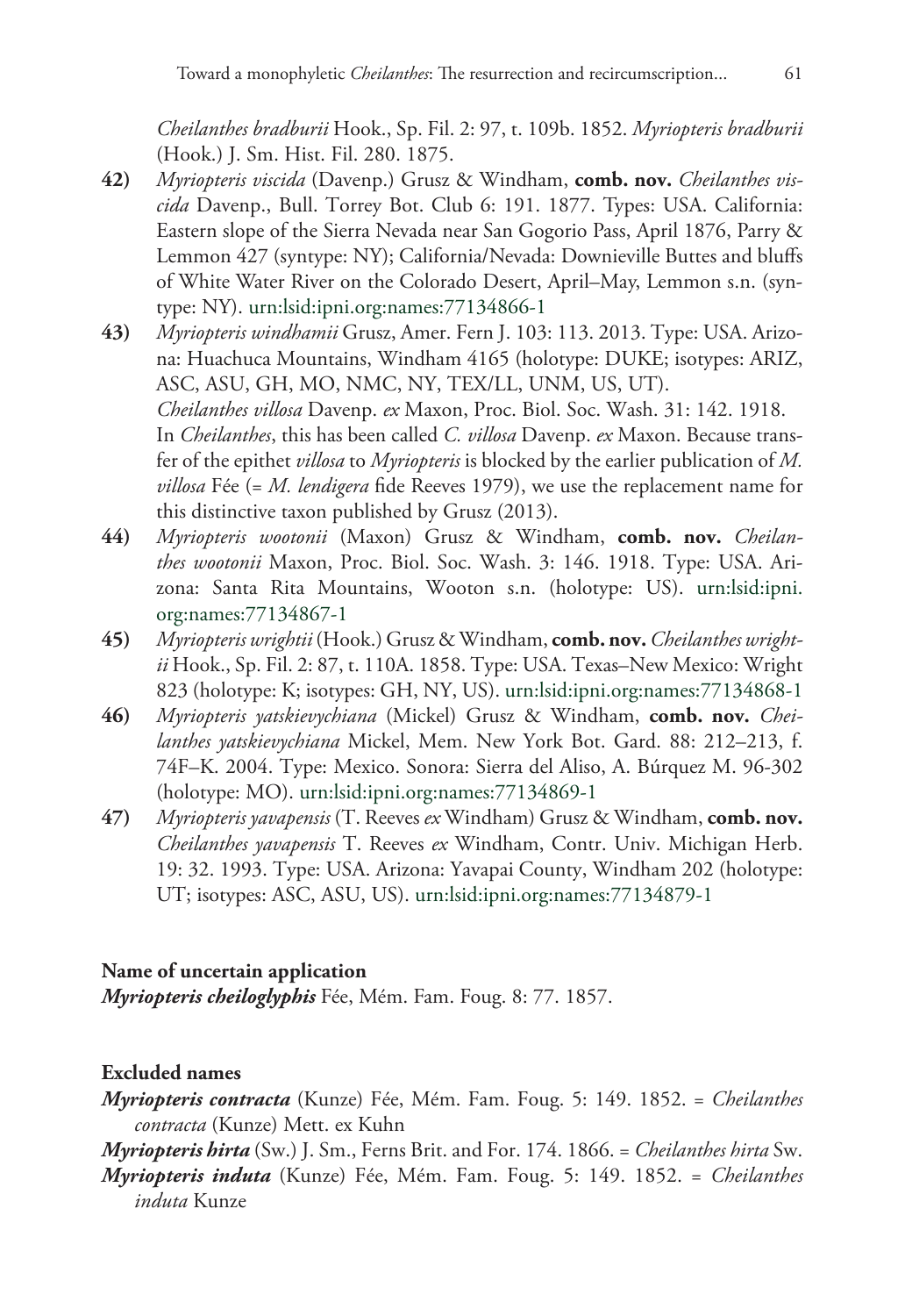- *Myriopteris intermedia* (Kunze) Fée, Mém. Fam. Foug. 5: 149. 1852. = *Cheilanthes hirta* Sw. fide Christensen (1906)
- *Myriopteris macleanii* J. Sm., Hist. Fil. 280. 1875. = *Cheilanthes pilosa* Goldm. fide Christensen (1906)
- *Myriopteris scariosa* (Sw.) Fée, Mém. Fam. Foug. 5: 149, t. 29, f. 6. 1852. = *Cheilanthes scariosa* Sw.
- *Myriopteris szovitzii* (Fisch. & Meyer) J. Sm., Hist. Fil. 281. 1875. = *Cheilanthes persica* (Bory) Mett. ex Kuhn fide Christensen (1906)

## **Acknowledgements**

The authors thank A. R. Smith, R. Moran, K. N. Gandhi, and L. J. Dorr for assistance interpreting and/or obtaining obscure taxonomic literature. We also extend our appreciation to K. M. Pryer, G. J. Gastony, G. Yatskievych, L. Huiet, E. M. Sigel, F.-W. Li, and C. J. Rothfels for helpful comments on the manuscript. This study was completed in partial fulfillment of a doctoral dissertation in Biology at Duke University by the first author. Research support to A. L. G. was provided by a Society for Systematic Biologists Graduate Student Research Award, the American Society of Plant Taxonomists Shirley and Alan Graham Graduate Student Research Grant, as well as an NSF Doctoral Dissertation Improvement Grant (NSF-DDIG 1110767). Additional funding for this project was provided by NSF-DEB 0717398 awarded to M.D.W.

## **References**

- Beck JB, Windham MD, Yatskievich G, Pryer KM (2010) A diploids-first approach to species delimitation and interpreting polyploid evolution in the fern genus *Astrolepis* (Pteridaceae). Systematic Botany 35: 223–234. [doi: 10.1600/036364410791638388](http://dx.doi.org/10.1600/036364410791638388)
- Ching RC (1941) The studies of Chinese ferns—XXXI. Hong Kong Naturalist 10: 194–204.
- Christensen CFA (1906) Index Filicum. H. Hagerup, 1–744.
- Copeland EB (1947) Genera Filicum*.* Chronica Botanica Co., 1–247.
- Domin K (1913) Beiträge zur Flora und Pflanzengeographie Australiens. 1. Abt. Pteridophyta. Bibliotheca Botanica 85: 1–240.
- Eiserhardt WL, Rohwer JG, Russell SJ, Yesilyurt JC, Schneider H (2011) Evidence for radiations of cheilanthoid ferns in the Greater Cape Floristic Region. Taxon 26: 1–15.
- Fée ALA (1852) Genera filicum. Exposition des genres de las famille des Polypodiacées (Classe des fougères)…(Cinquième mémoire sur la famille des fougères) [Mém. Fam. Foug. 5]. Victor Masson and Veuve Berger-Levrault et fils, [I]–387, [388, cont.], t. I–30, 27bis, 27ter.
- Gastony GJ, Rollo DR (1998) Cheilanthoid ferns (Pteridaceae: Cheilanthoideae) in the southwestern United States and adjacent Mexico: a molecular phylogenetic reassessment of generic lines. Aliso 17: 131–144. [doi: 10.2307/1547814](http://dx.doi.org/10.2307/1547814)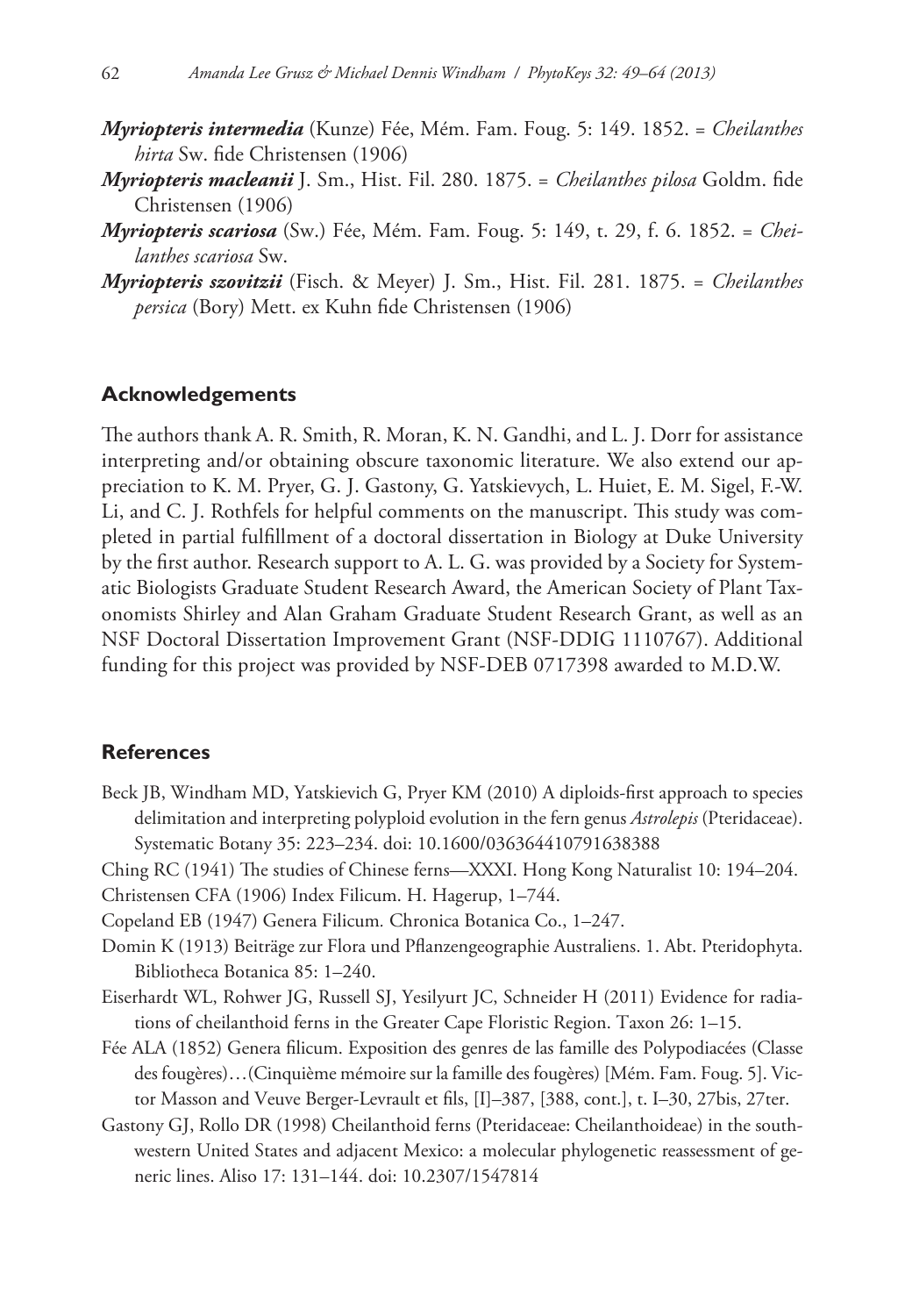- Grusz, AL (2013) *Myriopteris windhamii* sp. nov., a new name for *Cheilanthes villosa* (Pteridaceae). American Fern Journal 103: 112–117. [doi: 10.1640/0002-8444-103.2.112](http://dx.doi.org/10.1640/0002-8444-103.2.112)
- Grusz AL, Windham MD, Yatskievych G, Huiet L, Gastony GJ, Pryer KM (in review) Patterns of diversification in the xeric-adapted fern genus *Myriopteris* (Pteridaceae). Systematic Botany*.*
- Hevly RH (1963) Adaptations of cheilanthoid ferns to desert environments. Journal of the Arizona Academy of Science 2: 164–175. [doi: 10.2307/40026172](http://dx.doi.org/10.2307/40026172)
- Hooker WJ (1852) Species Filicum 2. London, 1–250.
- Jones ME (1930) Botanizing in Arizona*.* Contributions to Western Botany 16: 1–31.
- Kirkpatrick REB (2007) Investigating the monophyly of *Pellaea* (Pteridaceae) in the context of a phylogenetic analysis of cheilanthoid ferns. Systematic Botany 32: 504–518. [doi:](http://dx.doi.org/10.1600/036364407782250616) [10.1600/036364407782250616](http://dx.doi.org/10.1600/036364407782250616)
- Kramer KU, Tryon RM, Tryon AF (1990) *Cheilanthes.* In: The families and genera of vascular plants: volume 1. Pteridophytes and gymnosperms, Eds. Kramer, K.U. and P.S. Green. Springer-Verlag, 240–241.
- Lellinger DB (1965) A quantitative study of generic delimitation in the adiantoid ferns. PhD Thesis, University of Michigan, USA.
- Li F-W, Pryer KM, Windham MD (2012) *Gaga*, a new fern genus segregated from *Cheilanthes* (Pteridaceae). Systematic Botany 37: 845–860. [doi: 10.1600/036364412X656626](http://dx.doi.org/10.1600/036364412X656626)
- Link-Perez MA, Watson LE, Hickey RJ (2011) Redefinition of *Adiantopsis* Fée (Pteridaceae): systematics, diversification, and biogeography. Taxon 60: 1255–1268.
- Löve A, Löve D (1977) New combinations in ferns. Taxon 26: 324–326. [doi: 10.2307/1220575](http://dx.doi.org/10.2307/1220575)
- Mickel, JR (1979) The fern genus *Cheilanthes* in the continental United States. Phytologia 41: 431–437.
- Mickel JR, Smith AR (2004) The Pteridophytes of Mexico. New York Botanical Garden Press, 1–1054.
- Nardi E, Reichstein T (1985) Nomenclatural notes on *Cheilanthes pteridioides* (Reichard) C. Chr. (Sinopteridaceae). Webbia 39: 135–139. [doi: 10.1080/00837792.1985.10670363](http://dx.doi.org/10.1080/00837792.1985.10670363)
- Pichi-Sermolli REG (1953) The nomenclature of some fern genera. Webbia 9: 387–454. [doi:](http://dx.doi.org/10.1080/00837792.1954.10669618) [10.1080/00837792.1954.10669618](http://dx.doi.org/10.1080/00837792.1954.10669618)
- Pichi-Sermolli REG (1977) Tentamen Pteridophytorum genera in taxonomicum ordinem redigendi. Webbia 31: 313–512. [doi: 10.1080/00837792.1977.10670077](http://dx.doi.org/10.1080/00837792.1977.10670077)
- Ponce MM, Zimmer B (2011) Nomenclature and revised typification of *Cheilanthes bonariensis* (Cheilantheae, Pteridaceae). Taxon 60: 866–867.
- Prado J, Rodriguez CDN, Salatino A, Salatino MLF (2007) Phylogenetic relationships among Pteridaceae, including Brazilian species, inferred from *rbcL* sequences. Taxon 56: 355–368.
- Proctor GR (1953) A preliminary checklist of Jamaican pteridophytes. Bulletin of the Institute of Jamaica, Science Series 5: 1–89.
- Pryer KM, Schuettpelz E, Huiet L, Grusz AL, Rothfels CJ, Avent T, Schwartz D, Windham MD (2010) DNA barcoding exposes a case of mistaken identity in the fern horticultural trade. Molecular Ecology Resources 10: 979–985. [doi: 10.1111/j.1755-0998.2010.02858.x](http://dx.doi.org/10.1111/j.1755-0998.2010.02858.x)
- Reeves T (1980) *Cheilanthes mickelii* (Adiantaceae), a new species from southern Mexico. Brittonia 32: 502–504. [doi: 10.2307/2806158](http://dx.doi.org/10.2307/2806158)